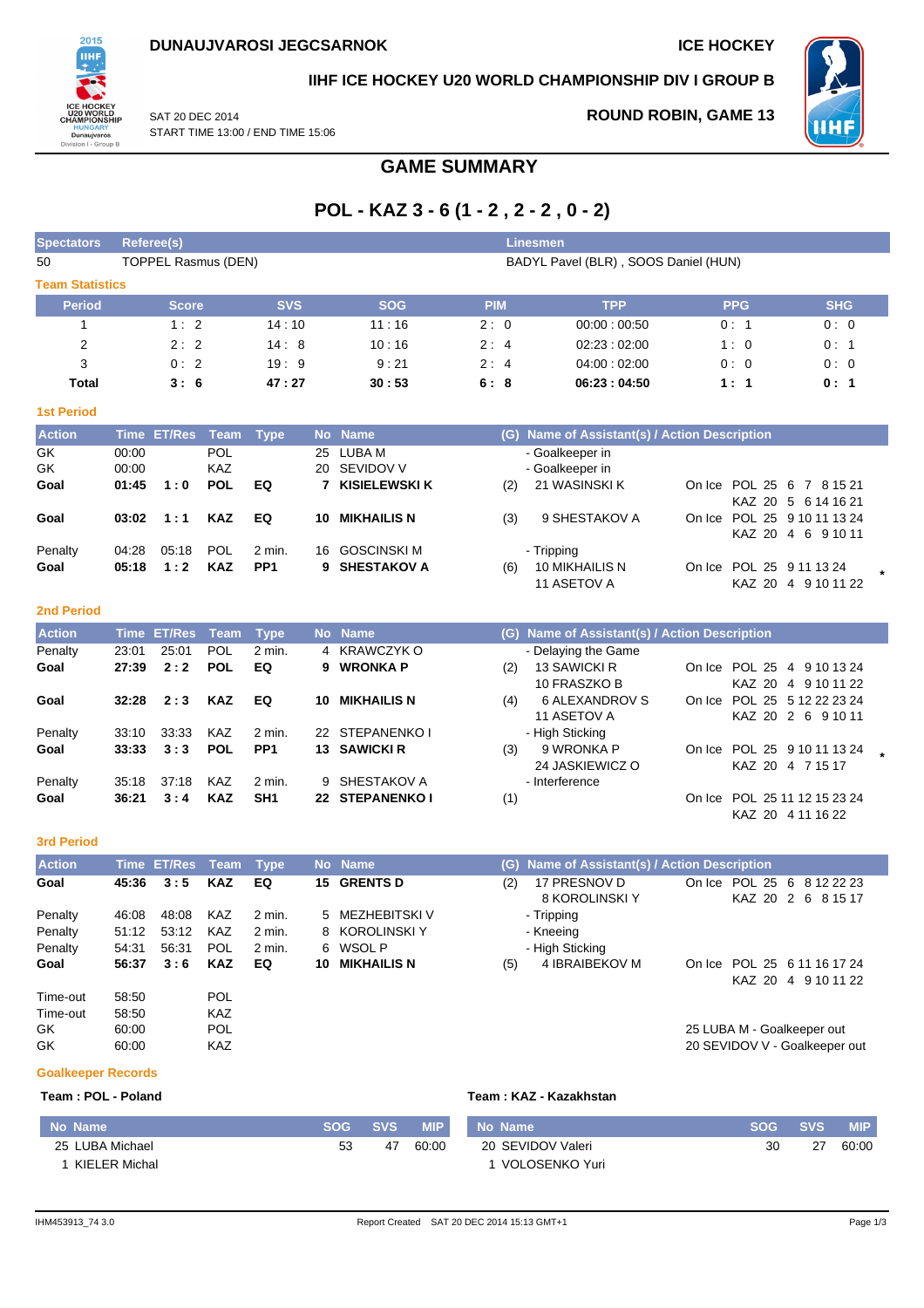



**Game Statistics**

**IIHF ICE HOCKEY U20 WORLD CHAMPIONSHIP DIV I GROUP B**



SAT 20 DEC 2014 START TIME 13:00 / END TIME 15:06

# **ROUND ROBIN, GAME 13**

| Team : POL (red)    |                                |   |          |                |            |                |             |          |        |              |                      |                |                        |             |
|---------------------|--------------------------------|---|----------|----------------|------------|----------------|-------------|----------|--------|--------------|----------------------|----------------|------------------------|-------------|
|                     | Head Coach: JOHANSSON Torbjorn |   |          |                |            |                |             |          |        |              | <b>Shots on Goal</b> |                |                        |             |
| <b>No Pos</b>       | <b>Name</b>                    | G | A        | P              | <b>PIM</b> | $FO+$          | FO-         | $FO+/-$  | FO%    |              | $\overline{2}$       | 3              | <b>TS</b><br><b>OT</b> | $+/-$       |
| 9 F                 | WRONKA Patryk +C               |   |          | $\overline{2}$ | 0          |                | 0           |          | 100.00 | $\mathbf 0$  | 1                    | 0              |                        | $\mathbf 0$ |
| 10 F                | <b>FRASZKO Bartosz</b>         | 0 |          |                | 0          | 0              | 0           | 0        | 0.00   | 0            |                      | $\Omega$       |                        | 0           |
| D<br>11             | <b>GAZDA Remigiusz</b>         | 0 | 0        | 0              | 0          | 0              | 0           | 0        | 0.00   | 0            | 0                    |                |                        | $-3$        |
| 13 F                | SAWICKI Radoslaw +A (BP)       |   |          | 2              | 0          | 8              | 9           | -1       | 47.06  | 0            |                      | $\Omega$       |                        | 0           |
| 24 D                | <b>JASKIEWICZ Oskar</b>        | 0 |          |                | 0          | 0              | 0           | $\Omega$ | 0.00   | 0            | 1                    |                | 2                      | $-3$        |
| 4 D                 | <b>KRAWCZYK Oskar</b>          | 0 | 0        | 0              | 2          | 0              | 0           | 0        | 0.00   | 2            | 0                    | $\Omega$       | 2                      | $+1$        |
| D<br>5              | <b>HORZELSKI Marcin</b>        | 0 | 0        | 0              | 0          | 0              | 0           | 0        | 0.00   | 1            | 0                    |                | $\overline{2}$         | $-1$        |
| 12 F                | <b>KRZEMIEN Lukasz</b>         | 0 | 0        | 0              | 0          | 12             | 8           | 4        | 60.00  | 1            |                      | $\Omega$       | 2                      | $-3$        |
| F<br>19             | <b>SIKORA Kamil</b>            | 0 | 0        | 0              | 0          | 0              | $\mathbf 0$ | 0        | 0.00   | $\mathbf{1}$ |                      | 0              | 2                      | $\mathbf 0$ |
| 23 F                | <b>MALICKI Patryk</b>          | 0 | $\Omega$ | $\Omega$       | $\Omega$   | 0              | $\Omega$    | 0        | 0.00   | 0            | $\mathbf 0$          | $\overline{2}$ | $\overline{2}$         | $-3$        |
| 6 D                 | <b>WSOL Patryk</b>             | 0 | 0        | 0              | 2          | 0              | 0           | 0        | 0.00   | 0            | $\mathbf 0$          | 1              |                        | $-1$        |
| F<br>$\overline{7}$ | KISIELEWSKI Karol              |   | 0        |                | 0          | 2              | 0           | 2        | 100.00 | 3            | 1                    | $\Omega$       | 4                      | $+1$        |
| D<br>8              | <b>MUSIOL Dawid</b>            | 0 | $\Omega$ | 0              | $\Omega$   | $\Omega$       | $\Omega$    | $\Omega$ | 0.00   | 0            | $\Omega$             | $\overline{2}$ | $\overline{2}$         | $\mathbf 0$ |
| F<br>15             | JAWORSKI Jakub +A              | 0 | 0        | 0              | 0          | 9              | 10          | -1       | 47.37  |              |                      |                | 3                      | $\mathbf 0$ |
| 21 F                | <b>WASINSKI Karol</b>          | 0 |          |                | 0          | 1              | $\Omega$    | 1        | 100.00 | 1            | $\Omega$             | $\Omega$       | 1                      | $+1$        |
| 2 D                 | <b>KAFEL Mateusz</b>           | 0 | 0        | 0              | 0          | 0              | 0           | 0        | 0.00   | 0            | $\mathbf 0$          | 0              | 0                      | 0           |
| 14 F                | <b>NAHUNKO Dominik</b>         | 0 | 0        | 0              | 0          | 0              |             | -1       | 0.00   | 0            |                      | $\Omega$       |                        | 0           |
| F<br>16             | <b>GOSCINSKI Mateusz</b>       | 0 | 0        | 0              | 2          | 0              | $\Omega$    | 0        | 0.00   | 0            | 0                    | $\Omega$       | 0                      | $-1$        |
| 17 F                | SKRODZIUK Szymon               | 0 | 0        | 0              | 0          | $\overline{7}$ | 4           | 3        | 63.64  | 0            | 1                    | $\Omega$       |                        | $-1$        |
| 22 F                | <b>WANAT Dariusz</b>           | 0 | 0        | 0              | $\Omega$   | 0              | $\mathbf 0$ | $\Omega$ | 0.00   | 1            | 0                    | 0              |                        | $-2$        |
| GK<br>1.            | <b>KIELER Michal</b>           | 0 | 0        | 0              | 0          |                |             |          |        | 0            | 0                    | 0              | 0                      |             |
| GK<br>25            | <b>LUBA Michael</b>            | 0 | 0        | 0              | 0          |                |             |          |        | 0            | $\Omega$             | $\Omega$       | 0                      |             |
| Total               |                                | 3 | 5        | 8              | 6          | 40             | 32          | 8        | 55.56  | 11           | 10                   | 9              | 30                     |             |

| Team : KAZ (white) |                             |          |          |          |                |             |                   |         |       |                |                      |          |           |                |             |
|--------------------|-----------------------------|----------|----------|----------|----------------|-------------|-------------------|---------|-------|----------------|----------------------|----------|-----------|----------------|-------------|
|                    | Head Coach: STARYGIN Sergei |          |          |          |                |             |                   |         |       |                | <b>Shots on Goal</b> |          |           |                |             |
| <b>No Pos</b>      | <b>Name</b>                 | G        | A        | P        | <b>PIM</b>     | $FO+$       | FO-               | $FO+/-$ | FO%   |                | $\overline{2}$       | 3        | <b>OT</b> | <b>TS</b>      | $+/-$       |
| 4 D                | IBRAIBEKOV Madiar +C        | 0        |          |          | 0              | 0           | 0                 | 0       | 0.00  | 0              | 3                    | 4        |           | $\overline{7}$ | $+2$        |
| F<br>9             | SHESTAKOV Arkadi            |          |          | 2        | 2              | 12          |                   |         | 70.59 | 2              |                      | 3        |           | 6              | $+2$        |
| 10 F               | MIKHAILIS Nikita +A         | 3        |          | 4        | 0              | 1           |                   | 0       | 50.00 | 2              | 3                    |          |           | 6              | $+2$        |
| $\mathsf{F}$<br>11 | <b>ASETOV Alikhan</b>       | 0        | 2        | 2        | 0              | 0           |                   | -1      | 0.00  |                | $\overline{2}$       | 3        |           | 6              | $+3$        |
| 22 D               | STEPANENKO Ivan +A          |          | $\Omega$ |          | $\overline{2}$ | 0           | 0                 | 0       | 0.00  | 0              | $\overline{2}$       | $\Omega$ |           | $\overline{2}$ | $+1$        |
| 2 D                | <b>GOROZHANINOV IIya</b>    | 0        | 0        | 0        | 0              | 0           | 0                 | 0       | 0.00  | 1              | 0                    | 0        |           |                | $+2$        |
| 6 D                | ALEXANDROV Stepan           | 0        |          |          | 0              | 0           | 0                 | 0       | 0.00  | 0              | 0                    |          |           |                | $+2$        |
| F<br>8             | KOROLINSKI Yevgeni          | 0        |          |          | $\overline{2}$ | $\mathbf 0$ | $\Omega$          | 0       | 0.00  | $\overline{2}$ |                      | 4        |           |                | $+1$        |
| 15 F               | <b>GRENTS Dmitri (BP)</b>   |          | 0        |          | 0              | 11          | 18                | $-7$    | 37.93 | $\overline{2}$ |                      | 2        |           | 5              | $+1$        |
| 17 F               | <b>PRESNOV Dmitri</b>       | 0        |          |          | 0              | 0           | 2                 | $-2$    | 0.00  |                |                      | 0        |           | $\overline{2}$ | $+1$        |
| 5 D                | <b>MEZHEBITSKI Vladimir</b> | 0        | $\Omega$ | 0        | $\overline{2}$ | 0           | 0                 | 0       | 0.00  | 0              | 1                    | 0        |           |                | $-1$        |
| 7 D                | NENAKHOV Vladislav          | 0        | 0        | $\Omega$ | 0              | 0           | 0                 | 0       | 0.00  | 0              | 0                    | 0        |           | $\Omega$       | 0           |
| 14 F               | YADRYSHNIKOV Kirill         | 0        | 0        | 0        | 0              | 0           | 0                 | 0       | 0.00  |                | 0                    |          |           |                | $-1$        |
| 16 F               | <b>NEZNAMOV Nikita</b>      | 0        | 0        | 0        | 0              | 8           | $12 \overline{ }$ | -4      | 40.00 | 2              | 1                    |          |           | 4              | $\mathbf 0$ |
| 21 F               | KISELYOV Alexei             | $\Omega$ | 0        | $\Omega$ | $\Omega$       | 0           | $\Omega$          | 0       | 0.00  | 0              | 0                    | 2        |           | $\overline{2}$ | $-1$        |
| 13 F               | STUKALOV Sergei             | 0        | 0        | 0        | 0              | 0           |                   | -1      | 0.00  |                | 0                    | 0        |           |                | 0           |
| 24 D               | <b>RYSPAYEV Damir</b>       | 0        | 0        | 0        | 0              | 0           | $\Omega$          | 0       | 0.00  |                | 0                    | 0        |           |                | 0           |
| GK<br>1            | VOLOSENKO Yuri              | 0        | 0        | 0        | 0              |             |                   |         |       |                | 0                    | 0        |           | 0              |             |
| 20 GK              | SEVIDOV Valeri              | 0        | 0        | 0        | 0              |             |                   |         |       |                | 0                    | $\Omega$ |           | $\Omega$       |             |
| Total              |                             | 6        | 8        | 14       | 8              | 32          | 40                | -8      | 44.44 | 16             | 16                   | 21       |           | 53             |             |